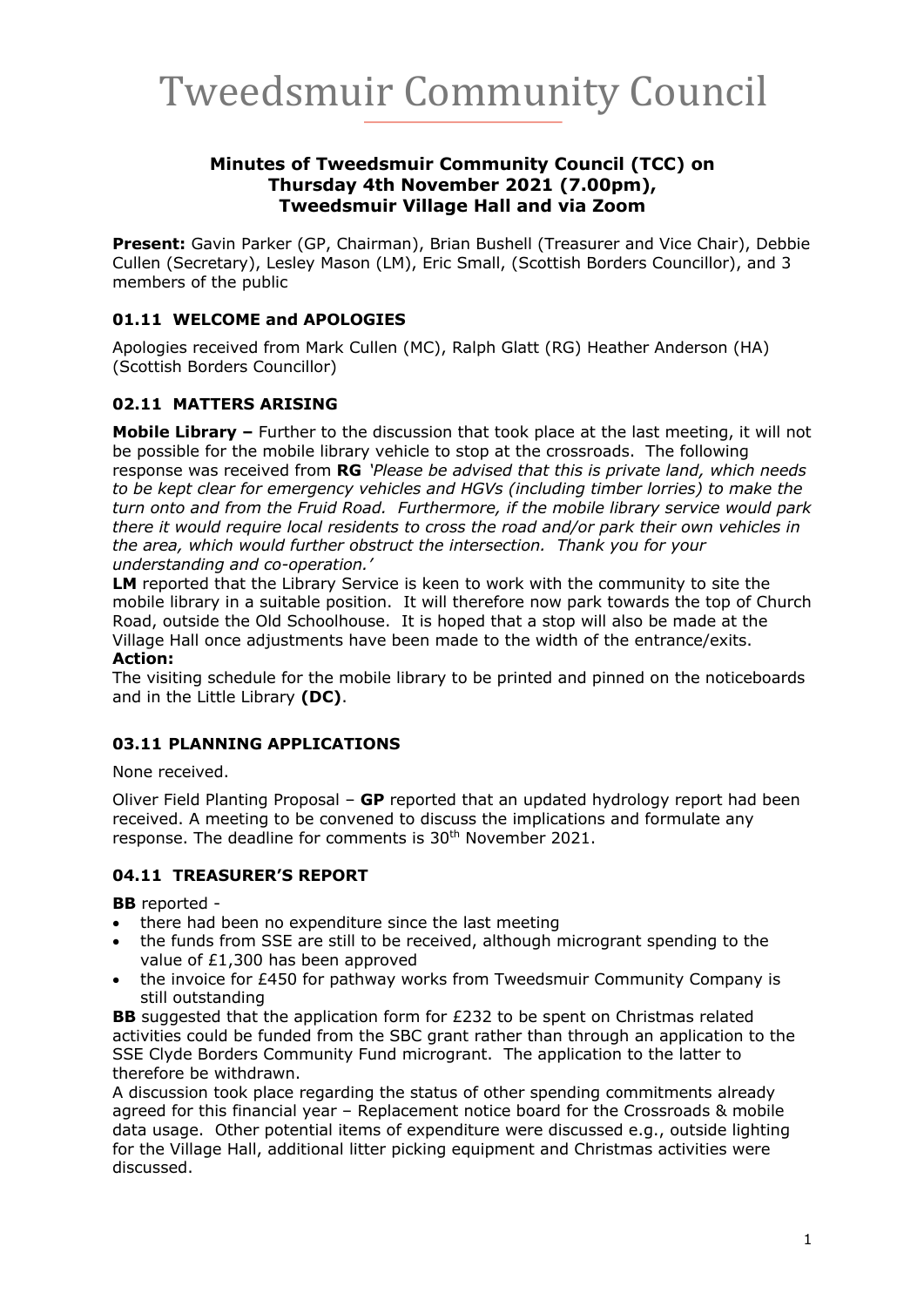It was agreed to fund -

- the spending on Christmas related activities at a cost of £232 from SBC grant.
- a contribution to the Community Christmas Party @ £50 from SBC grant. **Actions:**
- **BB** to contact SSE regarding the outstanding microgrant funding
- **LM** to follow up on the outstanding invoice from Tweedsmuir Community Company
- **LM** to check with RG that there are no issues with the siting of a new board at the crossroads and forward invoice for the provision and installation of the Board
- Frances Leckie to invoice **BB** for cost of mobile data
- Decisions regarding any additional items of expenditure for the current financial year to be taken at the next meeting

# **05.11 MICROGRANT APPLICATIONS**

Orienting materials – An application had been made by **DC** to the SSE Microgrant Fund to fund the purchase of maps and compasses. This was agreed in principle subject to updating the costs, to cover the purchase of waterproof rather than paper maps and resubmission to the Ventient Glenkerie Fund.

**Action:**

**DC** to update costings and resubmit to the Ventient Glenkerie Fund

#### **06.11 POLICE REPORT**

**DC** to circulate when received.

#### **07.11 SCOTTISH BORDERS COUNCILLOR'S REPORT**

A report had been received from **HA** summarised below -

- **Budget setting** Discussions to restart again following the recent UK budget allocation.
- **Place planning** agreement at Tweeddale Area Partnership that there will be a Tweeddale specific meeting on place planning with a workshop to clarify the aims and improve current planning processes.
- **Staffing issues due to covid –** The recycling centre at Eshiels has remained open, through great efforts by staff, but Borders Buses are cancelling some public bus services
- **Presentation by Donald Scott to Tweeddale Area Partnership re: roads** Key points –
	- SBC has 3,000 km of roads
	- 43.5% of our currently roads need attention (a score of 43.5 on the roads conditions Index). Only Argyll & Bute and Dumfries & Galloway have higher rates. The national average score is 29%.
	- to maintain the roads in their current condition would require  $£12m$  a year on planned maintenance – spending currently £6m
	- £3,000/ km spent on the roads lower than our "family" group of rural councils average of  $f3.700/km$ . The national average spend is  $f6.000/km$
	- The programme of works for next financial year is being drafted the outline plan should be done by Christmas.
	- there are currently 300 live schemes being covered by 4 members of engineering staff. 2 new apprentice trainees have recently joined the team.
- **Forestry HA** would welcome the suggestion that this be raised at future Area Partnership meeting.
- **20mph report** a full report is due to be put before the council by the end of the year. General agreement from Tweeddale Cllrs to maintain 20s in Tweeddale and to undertake additional work to increase efficacy but the final decision is dependent upon the full report.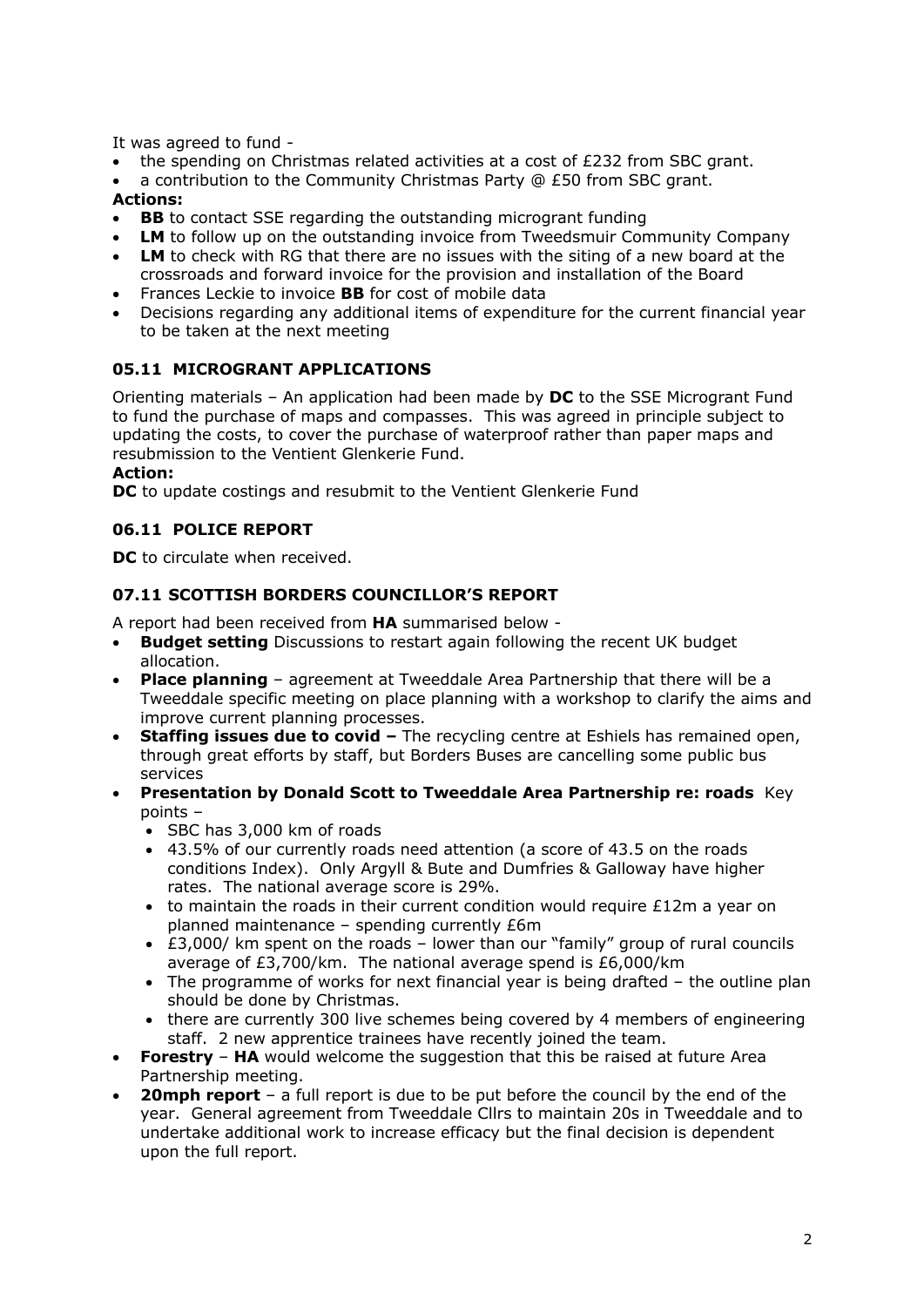**ES** reported that –

- Skirling and Broughton Community Councils are planning the joint purchase and subsequent use of a mobile 'traffic calming policeman' (a static 2-dimensional figure holding a speed gun)
- despite local lobbying to have them reopened, the 'pay to use' public toilets in Peebles, are to remain shut
- West Linton Community Council has been suspended until the New Year due to insufficient numbers of Community Councillors.

# **08.11 CROOK INN**

Duncan Davidson, Chair Tweedsmuir Community Company reported that the next stage of work will be to demolish the extension to the rear of the Crook.

# **09.11 COMMUNITY DEVELOPMENT UPDATE**

**LM** reported on –

- the progress of the eco museum. A community event to launch the website is being planned. A number of other local community groups have expressed an interest in developing similar databases for their areas.
- a day of tidying and bulb planting recently took place at the Crook
- for a small donation 'The Friends of Dawyck' have donated a number of plants to the Crook Garden
- a new information board has been erected at the Crook, inviting expressions of interest in running the Wee Crook
- a number of large grant applications have recently been submitted to progress work on the Crook site

# **10.11 CONSULTATIONS**

**GP** reported on his recent attendance at the proposed Greyside Windfarm Development Event where he had raised concerns about the cumulative visual effect of additional windfarms. The developers undertook to pull together and forward **to GP** a panoramic view of the existing and proposed windfarms to help convey the visual impact.

# **11.11 VILLAGE HALL**

**LM** reported having been made aware of a scheme to place performing artists, impacted by COVID, in touch with venues where they can now perform and is exploring the potential of the Village Hall as one such venue.

# **12.11 FORTHCOMING EVENTS**

Following on from the success of the previous set of talks, **LM** is seeking suggestions for any future topics/speakers for a winter season of 'Tweedsmuir Talks'. Please forward any ideas to **LM** - lesleymtweedsmuir@icloud.com

# **12.11 CENSUS 2020**

Attached is a brief presentation containing information about the forthcoming census. Opportunities to work for Census Scotland and support participation can be found via the link below -

*https://www.scotlandscensus.gov.uk/about/taking-part-in-the-2022-census/work-with-us/*

# **13.11 ANY OTHER BUSINESS**

- South of Scotland Enterprise First Engagement Tour. Information attached.
- Development of a new Community Plan. **GP** and **LM** to meet with Star Consulting regarding the potential for developing a new Community Plan.